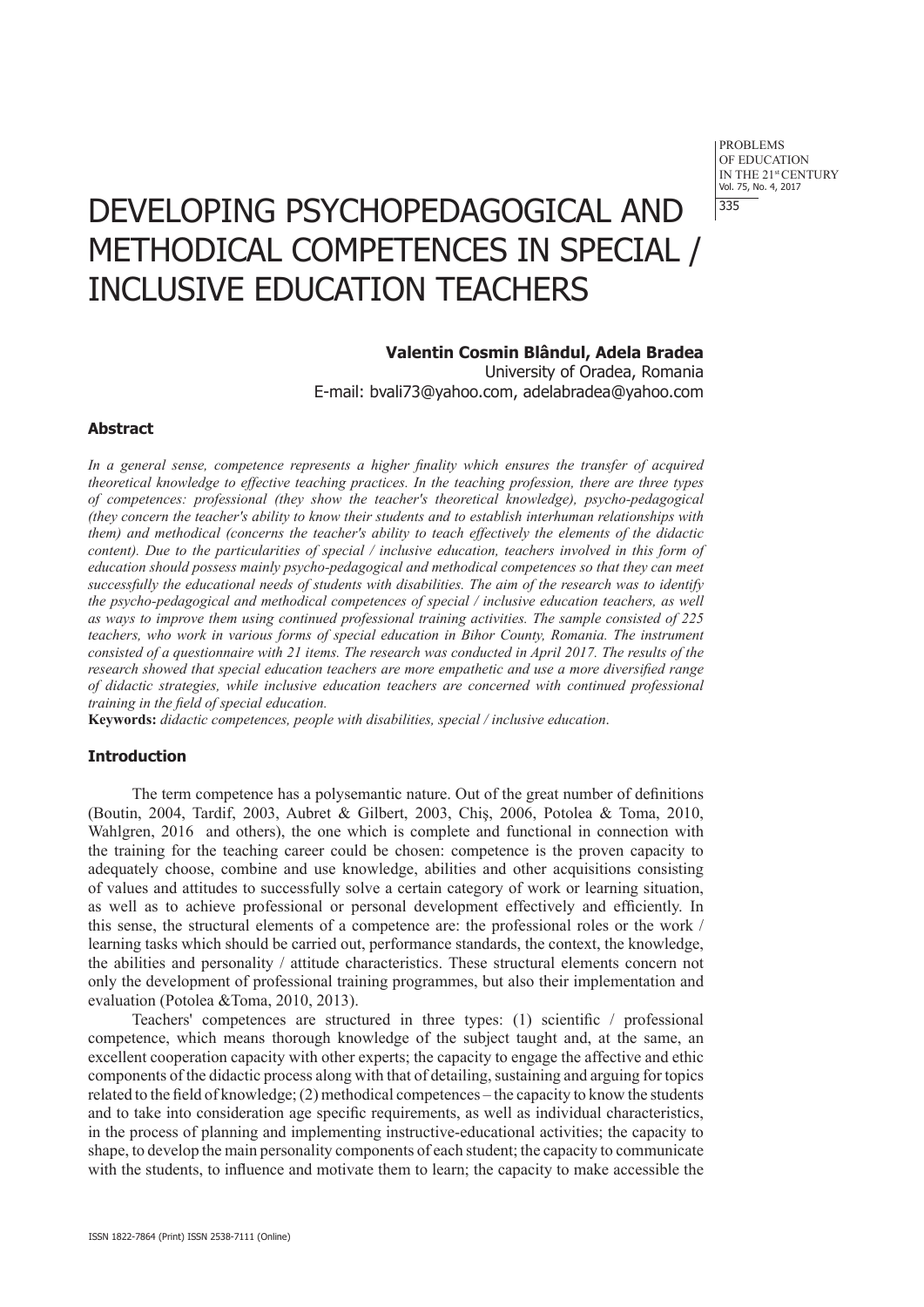PROBLEMS OF EDUCATION IN THE 21st CENTURY Vol. 75, No. 4, 2017 336

content of the subject taught, to understand the subjects of the didactic relationship; the capacity to train the students for self-training and self-education. (3) psycho-pedagogical / psychosocial competences – the capacity to optimise the interhuman and interpersonal relationships required in the didactic process: assuming the set of roles needed for this process; establishing easily relationships with the partners of the process; the capacity to organise the students with regard to the tasks of training and to establish cooperative relationships, an adequate climate within the group of students and to resolve conflicts; the capacity to assume responsibilities; the capacity to guide, organise and coordinate, advise and motivate, to take decisions depending on the situation; the capacity to communicate easily, effectively, to use in a proper way power and authority along with understanding; the diversity of styles used to make the students aware of the necessity of learning, as well as to establish effective relationships with beneficiaries, parents, communities and other institutions.

The system of standards developed observes the provisions of the Romania law, which states that "the continued training of teachers is based on the model of competence approach and on the concept of cumulative development of the teaching staff's level of competence" (art.6.) and concerns: "professionalization of the teaching career; placing of the training system in the European context of continued professional development / lifelong learning and training, and orientation of the training system towards mobility and evolution in career and professional development" (art. 90, Methodology of continued training).

#### *Problem of Research*

Teachers' competences should be a means to serve the development of children, students and other beneficiaries of the teaching process. Developing, and from time to time updating, professional standards concerning evolution in the teaching career has been and should be determined by the idea that professional standards do not represent just a technical problem, but they should also be associated with the values of education (Potolea & Toma, 2013).

The very system of values is what guides teachers' professional competences towards a direction or another (Pânișoară, 2009). In the teaching, learning and evaluation processes, teachers, regardless the educational stage they are active in, should respect the principles and rules of professional ethics, promote a responsible attitude towards the teaching activity, respect the students' rights, their personality and uniqueness, as well as the parents' rights in their relationship with their children, supporting and encouraging them. The acknowledgement and respect of diversity and multiculturalism are correlated with the acknowledgement and respect of individual differences and the rejection of any form of discrimination, and it is proved by prosocial behaviour and civic participation.

The training of teachers is a continued process which includes two compulsory stages: the initial training, which enables those graduating from various forms of institutions which provide qualifications (pedagogical high schools, universities) to join the education system, and continued training, which is performed through courses addressed to teachers after they have joined the education system. In Romania, the initial training focuses mainly on specialisation in a certain field and less on the methodical aspect. The importance of the latter one for the teaching career is apparent and it entails acquiring knowledge about modern teaching methods, cooperative learning, class management and conflict resolution. Thus, university graduates in Romania are very good experts in the subjects they have studied, buy they are not equally good as teachers. They need a long period of practical training before they can join the teaching profession. Continued training was initially provided primarily by universities and, therefore, it was mainly theoretical and did not take into account the changes brought by the reform of the pre-university education. For that reason, after some public debates concerning the reform of the training of teachers, the Ministry of National Education set forth the objectives of pre-university teachers' initial and continued training: professionalization of the teaching career in Romania, changing the ratio between the theoretical and practical components in the training curriculum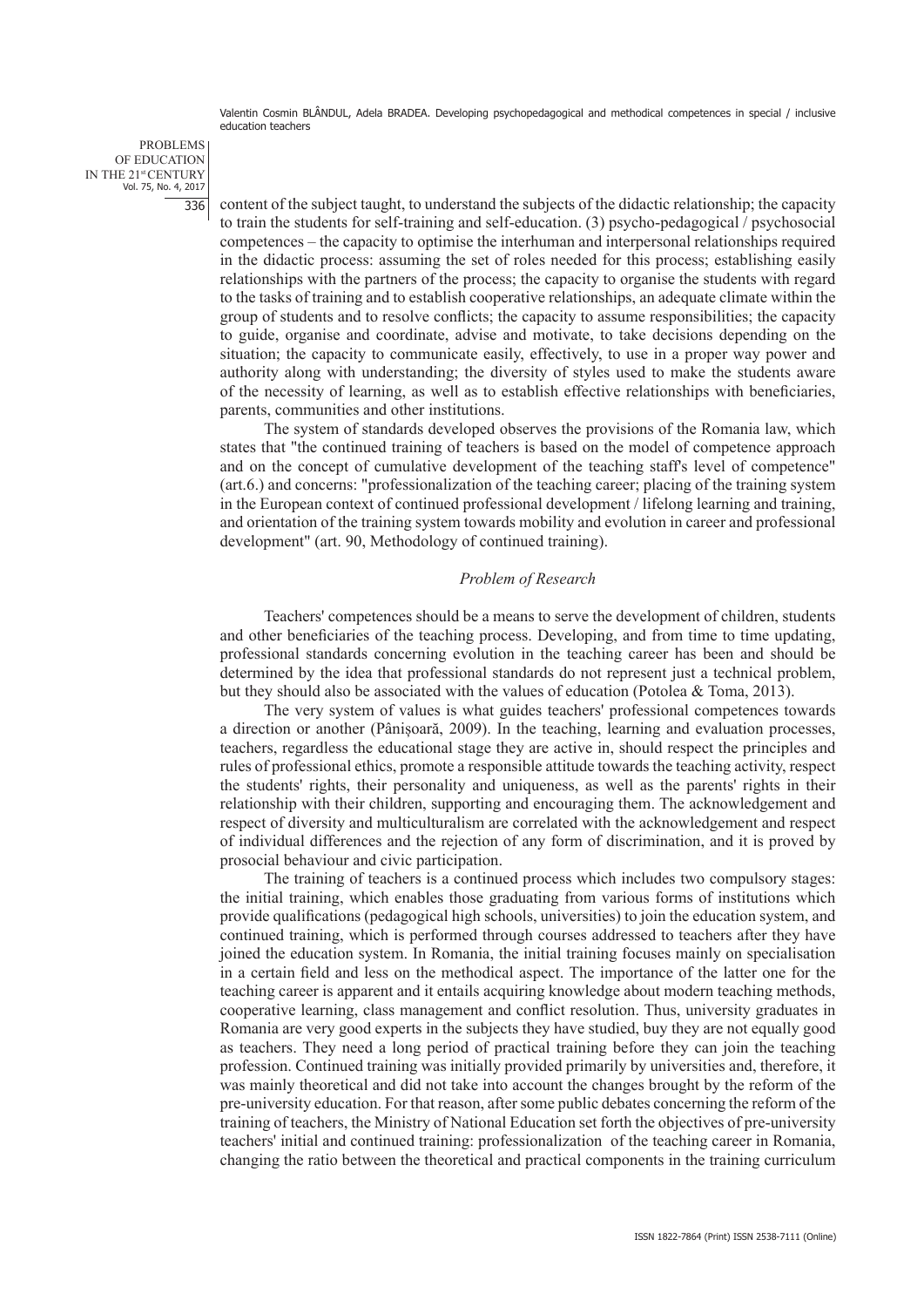> PROBLEMS OF EDUCATION IN THE 21st CENTURY Vol. 75, No. 4, 2017 337

of teachers by extending the route of initial training to the moment of obtaining a teacher / primary school teacher diploma by passing a "professional certification" exam, developing a "market of the continued training programmes" based on fair competition, correlating structures and moments of the teaching career with educational standards and ensuring the dynamics of the profession by using the system of professional credit transfer, as well as the development of modern institutional structures in order to optimize teachers' continued training activities.

#### *Research Focus*

There are many teachers who consider that a child's failure is entirely their fault because they have not been able to meet the requirements of the system: they believe that it is a child's duty to reach the standards imposed by the system. Few teachers understand and accept the fact that a child's failure is also the teacher's failure and that school should adjust itself to the child's needs and not the other way around. Some teachers are capable of changing and are open to change, which means they are willing to adopt an individualized working style, focused on the child's needs. All Romanian citizens have the same right to education, at all stages and in all forms, regardless their gender, race, nationality, religion or political affiliation and regardless their social or economic status. Education is free in the public educational institutions and the state guarantees the right to education on behalf of the individual and on that of society. In Romania, children with disabilities have access to different forms of education and can be enrolled, depending on the degree of the disability, in the special education system or in the mainstream education. Children with moderate deficiencies, with learning difficulties and speech disorders, socio-emotional disorders or behaviour problems are integrated into mainstream school, where they can benefit from educational support services.

A limited number of mainstream schools have integrated so far children with special educational needs (SEN). In Romania, inclusive schools do not yet exist in the true meaning of the word, the educational support services are barely developed and ineffective, and the community's mentality has not really improved regarding the inclusion of all children in any school. For all that, in recent years, some NGOs have implemented several projects to establish inclusive schools in Romania. Despite these efforts, the Romanian society still has a segregationist approach to people with disabilities and the above mentioned examples could not be extended at national level. However, the Ministry of Education has promoted some projects at country level with the aim of creating the starting points of a coherent and effective reform. Unfortunately, mainstream education teachers are not yet prepared to work with children whose performances are different. They have not been trained to adjust their teaching to children with different levels of intellectual development or to help children with poor performances to improve their results. The Ministry of Education has made significant efforts, with the support of NGOs, to ensure the continued training of mainstream education teachers in order to help them understand and accept the differences between children, to adjust the curriculum and working methods to the needs of children and to adopt an inclusive approach in the class.

Taking into account the things mentioned above, the current research focused on the training level of special education / inclusive education teachers, that is, on their professional, psycho-pedagogical and methodical competences which enable an effective personalized approach to the students with SEN.

## **Methodology of Research**

#### *General Background*

Summarizing the things presented above, it can be said that a successful teacher is a person with an excellent professional knowledge, capable of teaching the theoretical knowledge they have acquired, as well as of establishing constructive interhuman relations with their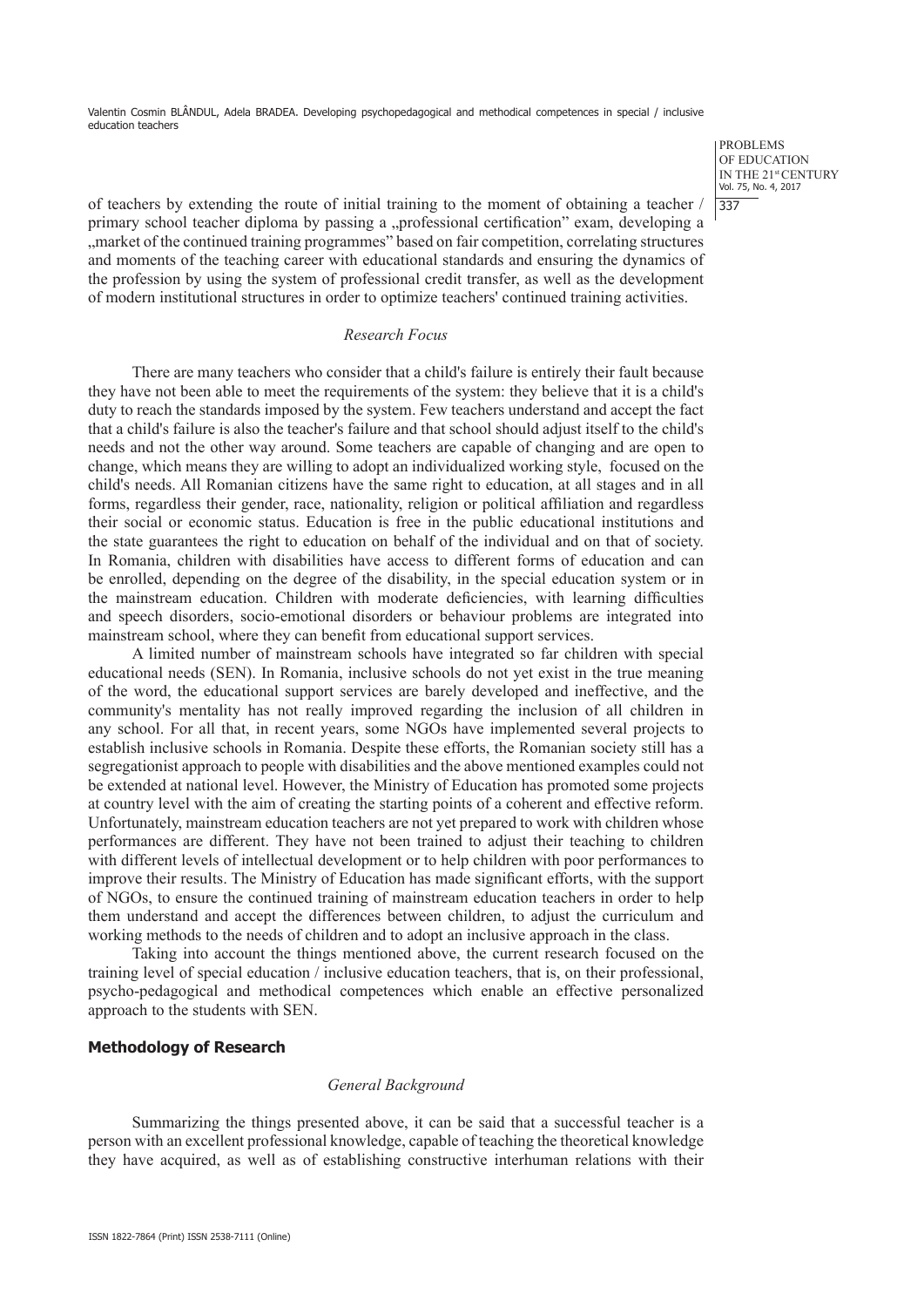PROBLEMS OF EDUCATION IN THE 21st CENTURY Vol. 75, No. 4, 2017 338

students. Due to the psycho-individual particularities of students with SEN – which quite often limit their cognitive possibilities to acquire higher level didactic contents – Gherguţ, Frumos and Raus (2016) recommend that special / inclusive education teachers develop first of all their psycho-pedagogical and methodical competences, insisting on the emotional aspect of the teaching process. In light of these considerations, the aim of this research was to identify special / inclusive education teachers' development level of didactic competences, as well as those ways by which they can be optimized. The objectives of the research were the following: (1) analysis of teachers' perception of the development level of their own general competences to teach children with SEN; (2) self-assessment of the development level of specific competences (psycho-pedagogical and methodical) needed by teachers working in the field of special education, as well as (3) identifying the need for continued professional training in the case of this category of teachers. The specific hypothesis of this research was: there are no statistically significant differences between the development level of competences needed to teach children with SEN in the case of special education teachers and in that of special inclusive education ones.

#### *Sample*

The sample of research consisted of 225 special / inclusive education teachers from Bihor county, Romania ( $N = 225$ ), of whom 113 (50.22%) are special education teachers, and 112 (49.88%) special inclusive ones. The narrative presentation which follows is based on the need of giving an overall picture of the entire sample. 69.9% of the total number of respondents were females, and 30.1% males. 55.3% of them had bachelor's degrees, and 44.7% master's degrees. Regarding their years of teaching, they belonged to the following categories: less than 5 years – 23.8%, between 6 and 10 years – 9.2%, between 11 and 15 years – 18.7%, above 16 years – 48.3%. 48.6% of them teach in rural areas, and 51.4% in urban ones. Regarding the school stage, 8.7% teach in preschools, 30.4% in primary schools and 60.9% in secondary and upper-secondary schools. The simple random sampling procedure was used for choosing the respondents, which represents approximately 22% of the active teaching staff of Bihor County, Romania.

#### *Instrument and Procedure*

The instrument used in this research consisted of a scale-based questionnaire which was devised to enable the self-assessment of the professional knowledge, psycho-pedagogical and methodical training levels of special education teachers. The instrument included 21 multiplechoice items grouped in several categories, of which, for this research, only those were used that referred to the self-assessment of the development level of the general didactic competences needed in special education, of the psycho-pedagogical and methodical competences, as well as of those about the interest in their continued professional training. The self-assessment scale had 6 levels, with  $\mu$ <sup>1</sup>" meaning  $\mu$  Strongly disagree", and  $\mu$ <sup>o</sup>" –  $\mu$  Strongly agree". The instrument was prepared by the educationalists who participated in an Intensive Programme on Special Education held in the first half of 2017 at the Polytechnic Institute of Guarda, Portugal within the project "Teaching and Learning in Special Education with ICT" – www.teleseict.org -(Erasmus+ KA2). It was printed and each respondent filled in their copy individually in March-April 2017.

#### *Data Analysis*

The quantitative interpretation of the results was performed by calculating the statistical frequency of the answers given by the respondents. In addition, the answers given by the special education teachers and those of the inclusive education ones were comparatively analysed.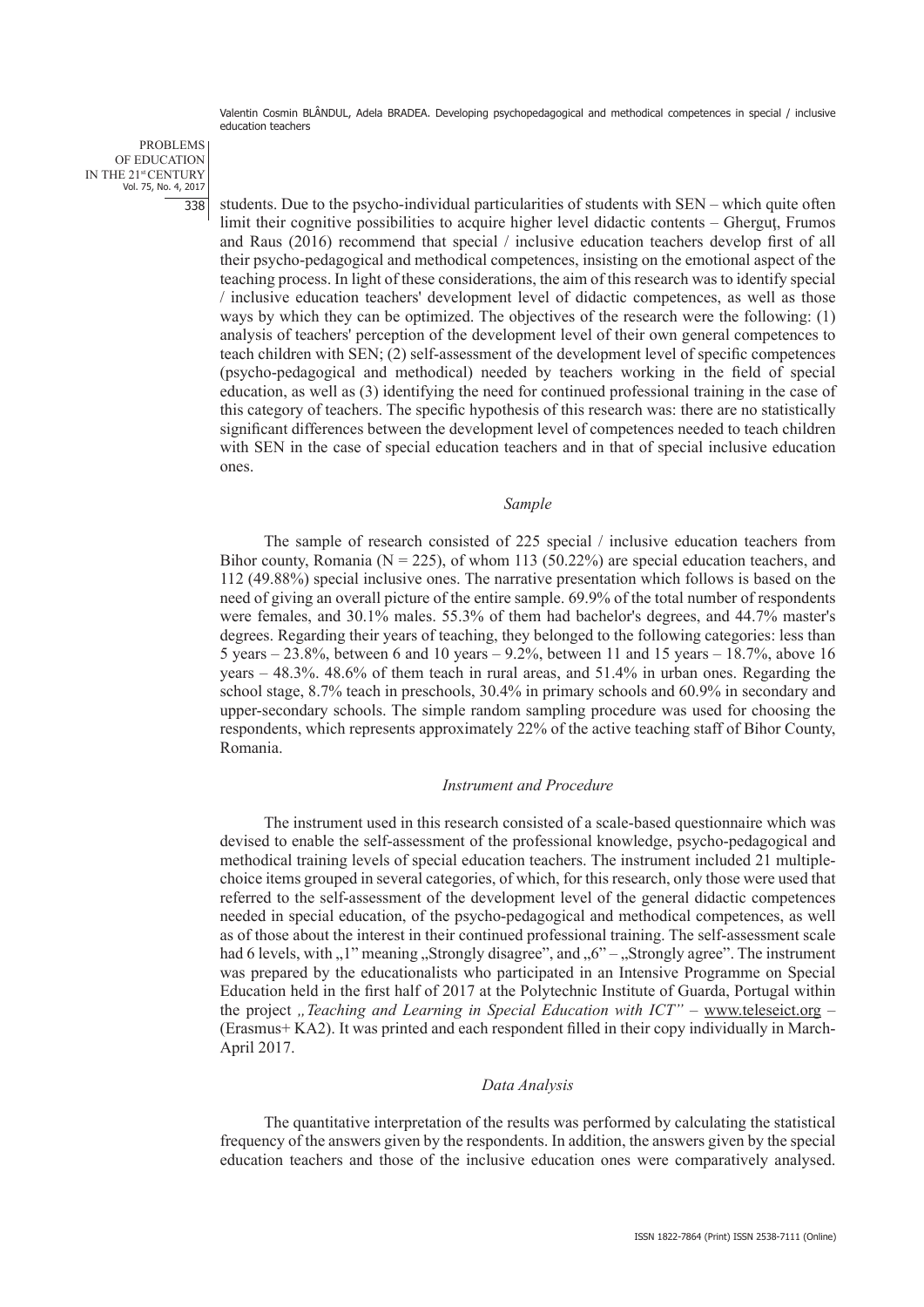> PROBLEMS OF EDUCATION IN THE 21st CENTURY Vol. 75, No. 4, 2017 339

The statistical processing of the values obtained was performed by calculating the  $\gamma^2$  (chi square) criterion for the relations between the form of education – special or inclusive – and the development level of the psycho-pedagogical and methodical competences in the area of special education.

# **Results of Research**

The results of the research are presented in the following tables, where the rows show the answers from the entire sample, as well as from the two sub-categories (special education teachers and inclusive education ones), and the columns include the 6 levels of the scale.

|  |  |  | Table 1. Self-assessment of the development level of the general didactic |  |  |  |  |
|--|--|--|---------------------------------------------------------------------------|--|--|--|--|
|  |  |  | competences needed by teachers to teach students with SEN (%).            |  |  |  |  |

| <b>Score</b>                                             |       |       | 3    | 4     | 5     | 6 |
|----------------------------------------------------------|-------|-------|------|-------|-------|---|
| I possess general competences to teach students with SEN |       |       |      |       |       |   |
| General answers $(N = 225)$                              | 8     | 32    | 16   | 24    | 20    | 0 |
| Special education teachers $(N = 113)$                   | 0     | 7.7   | 23.1 | 38.62 | 30.58 | 0 |
| Inclusive education teachers ( $N = 112$ )               | 17.09 | 57.92 | 8.33 | 8.33  | 8.33  | 0 |

The results in Table 1 show that the teachers have a rather low perception concerning their own general level of training in the area of special education. The results for the entire sample show that there is no polarization of answers around a certain value, but, on the contrary, a distribution along the entire scale. Looking at the two sub-categories of the sample, it can be seen that the special education teachers consider themselves somewhat better prepared than their colleagues who teach students with SEN integrated in mainstream education. This situation can be explained by the training provided to teachers who decide to choose a career in special education. In order to be allowed to work as staff teachers in the special education system, teachers need a qualification in the area of special psychopedagogy, which means a bachelor's degree with a total of 180 ECTS (in 3 years of study) and, possibly, a master's degree with 120 ECTS (2 years of study). On the contrary, teachers who want to teach in the special inclusive education need a bachelor's / master's degree, regardless the field of studies, but they should also attend a postgraduate continued professional training course in the field of special school psychopedagogy, with a total of 60 credits. The differences between the professional training levels of the two categories of teachers are obvious, although the job requirements seem to be rather similar, a fact that can explain the uncertainty of inclusive education teachers regarding the self-assessment of their own special education didactic competences.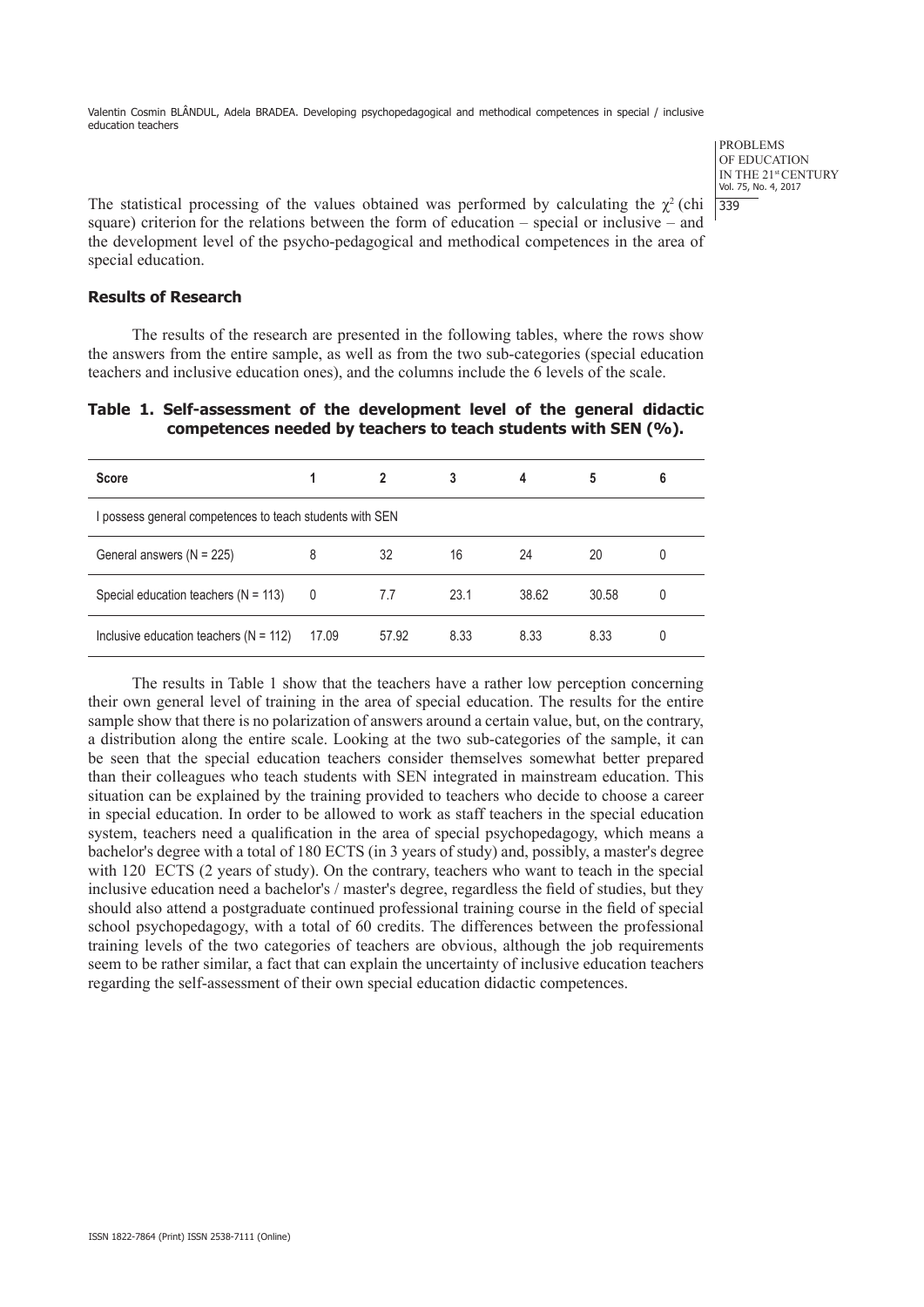PROBLEMS OF EDUCATION IN THE 21st CENTURY Vol. 75, No. 4, 2017  $\overline{340}$ 

# **Table 2. Self-assessment of the development level of the psycho-pedagogical competences of teachers who teach students with SEN (%).**

| <b>Score</b>                                                                                                                |              | 2            | 3     | 4     | 5     | 6     |
|-----------------------------------------------------------------------------------------------------------------------------|--------------|--------------|-------|-------|-------|-------|
| I possess psycho-pedagogical competences needed to establish an empathetic relationship in the educational envi-<br>ronment |              |              |       |       |       |       |
| General answers (N = 225)                                                                                                   | 0            | 4            | 12    | 28    | 40    | 16    |
| Special education teachers ( $N = 113$ )                                                                                    | $\Omega$     | <sup>0</sup> | 7.7   | 15.4  | 53.8  | 23.1  |
| Inclusive education teachers ( $N = 112$ )                                                                                  | $\mathbf{0}$ | 8.33         | 16.68 | 41.66 | 25    | 8.33  |
| possess psycho-pedagogical competences needed for effective communication                                                   |              |              |       |       |       |       |
| General answers (N = 225)                                                                                                   | $\Omega$     | 4            | 0     | 20    | 44    | 32    |
| Special education teachers ( $N = 113$ )                                                                                    | $\mathbf{0}$ | 7.7          | 0     | 23.1  | 38.44 | 30.76 |
| Inclusive education teachers ( $N = 112$ )                                                                                  | $\Omega$     | $\Omega$     | 0     | 16.66 | 50    | 33.34 |
| possess psycho-pedagogical competences needed to motivate students                                                          |              |              |       |       |       |       |
| General answers $(N = 225)$                                                                                                 | O            | 4            | 0     | 12    | 40    | 44    |
| Special education teachers ( $N = 113$ )                                                                                    | $\Omega$     | 7.7          | 0     | 15.4  | 53.8  | 23.1  |
| Inclusive education teachers ( $N = 112$ )                                                                                  | 0            | 0            | 0     | 8.34  | 25    | 66.66 |

## **Table 3. Self-assessment of the development level of the methodical competences of teachers who teach students with SEN (%).**

| <b>Score</b>                                                                                           |      | 2    | 3    | 4     | 5     | 6    |  |
|--------------------------------------------------------------------------------------------------------|------|------|------|-------|-------|------|--|
| I possess methodical competences needed for the effective use of didactic resources                    |      |      |      |       |       |      |  |
| General answers $(N = 225)$                                                                            | 4    | 0    |      | 20    | 40    | 36   |  |
| Special education teachers ( $N = 113$ )                                                               | 7.7  | 0    | 0    | 30.74 | 38.46 | 23.1 |  |
| Inclusive education teachers ( $N = 112$ )                                                             | 0    | 0    | 0    | 8.34  | 41.66 | 50   |  |
| I possess methodical competences needed for the personalization of the instructive-educational process |      |      |      |       |       |      |  |
| General answers $(N = 225)$                                                                            | 4    | 4    | 8    | 20    | 20    | 44   |  |
| Special education teachers ( $N = 113$ )                                                               | 0    | 0    | 7.7  | 15.9  | 15.4  | 61   |  |
| Inclusive education teachers ( $N = 112$ )                                                             | 8.33 | 8.33 | 8.33 | 25    | 25    | 25   |  |

The detailed analysis of the sub-categories of psycho-pedagogical and methodical competences needed in special education shows that most of the respondents self-assess themselves with  $, 5$ " on a scale from  $, 1$ " to  $, 6$ ". Thus, regarding the psycho-pedagogical competences, the results show that special education teachers have higher empathetic competences, while their inclusive education colleagues have high levels of communication and motivational competences (Table 2). On the other hand, as far as the methodical competences are concerned, those who teach in the special inclusive schools have better developed abilities in the management of available educational resources, while the special education teachers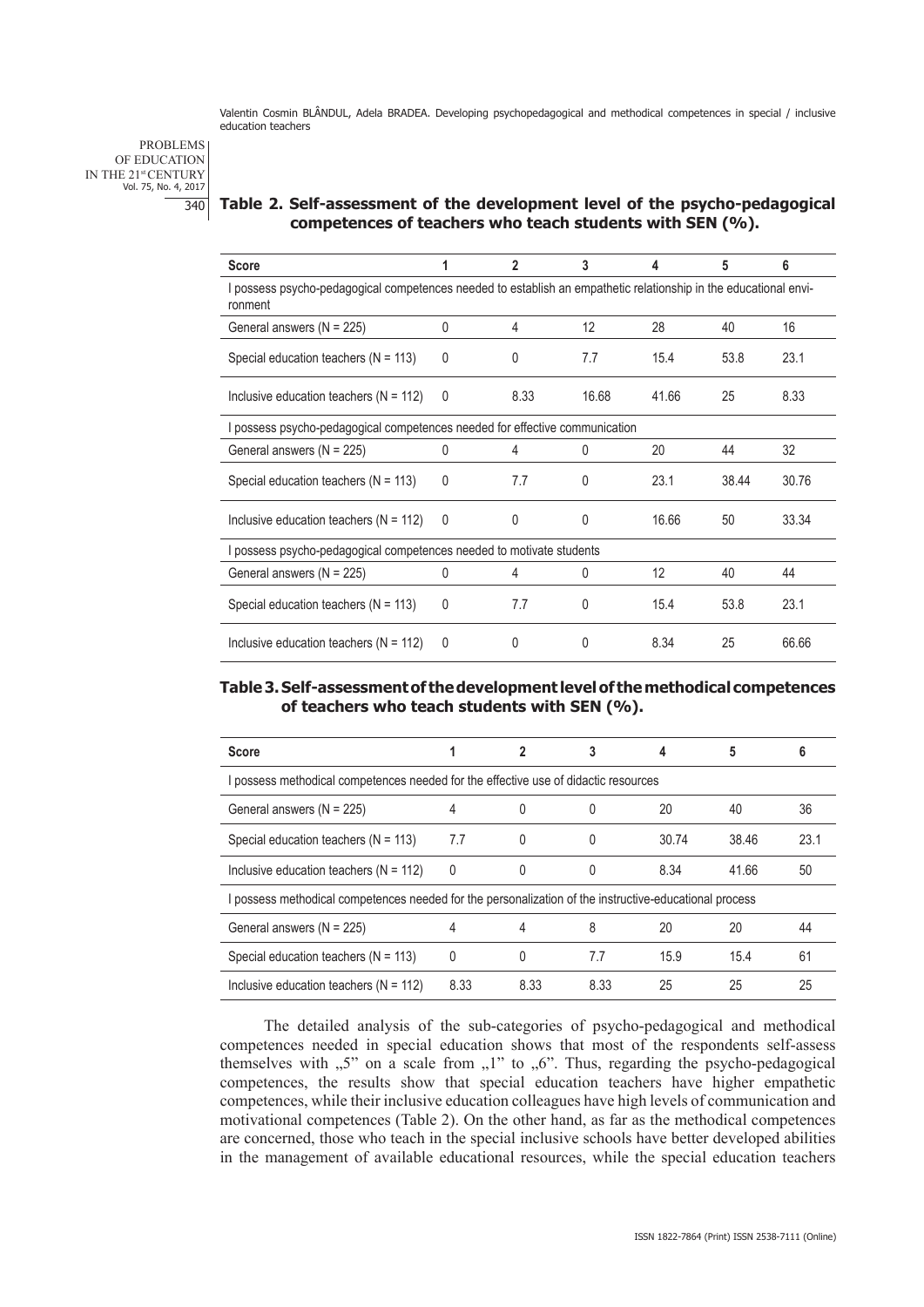> PROBLEMS OF EDUCATION IN THE 21st CENTURY Vol. 75, No. 4, 2017 341

are successful in personalizing the instructive-educational process addressed to students with various disabilities (Table 3). The explanation of this aspect may lie in the curriculum of bachelor's / master's or postgraduate training programmes in special psychopedagogy. Thus, the focus in the case of students who opt for the aforementioned major for their studies is on knowing the psycho-individual characteristics of students with different types of disabilities, as well as on the methodology of teaching in the case of these students, centred, mainly, on developing personalized intervention plans. Such elements are less frequent in the curriculum of other faculties which train future teachers and which insist on psychosocial contents (understanding the student's personality, communication, motivation, relating to others within the school community and so on), or on the teaching methodology for students without special educational needs. That can explain why special education teachers are better prepared in aspects related to methodology, while those involved in the inclusive education in psychopedagogical and psychosocial issues.

| Table 4. Self-assessment of teachers' motivation to participate in continued |  |  |  |
|------------------------------------------------------------------------------|--|--|--|
| professional training in the field of special education (%).                 |  |  |  |

| <b>Score</b>                                                                              |   |        | 3 | 4    | 5     | 6     |
|-------------------------------------------------------------------------------------------|---|--------|---|------|-------|-------|
| I am motivated to take part in professional training programmes in special psychopedagogy |   |        |   |      |       |       |
| General answers (N = 225)                                                                 |   | $\cup$ | 0 | 4    | 32    | 64    |
| Special education teachers ( $N = 113$ )                                                  | 0 |        | 0 | 0    | 38.46 | 61.54 |
| Inclusive education teachers ( $N = 112$ )                                                | 0 |        | 0 | 8.34 | 25    | 66.66 |

According to the results in Table 4, more than 60% of the respondents feel the need for training in the field of special psychopedagogy. The polarization of answers around the highest level of the scale can be noticed in the case of both categories of the sample, which is due to the complexity of working with students with SEN. Thus, regardless of learning in a special school or being integrated into a class / school along with other students with no disabilities, students with SEN have a number of physical, psycho-intellectual and psycho-emotional particularities which require increased attention and support from their teachers. The most severe cases can be found in the special education schools, while the students who can cope with the requirements of mainstream schools have the possibility to study in special classes of public schools, or, in well-justified situations, in regular classes, along with the other classmates. Nevertheless, the work of teachers who teach such students with SEN will still be a very complex one, which requires a thorough professional, psycho-pedagogical and methodical training.

# **Table 5. Statistical differences between the development level of competences of special education teachers and the form of education they teach in.**

| Indicators:                                                     | <b>Teachers</b>   |                             |  |  |  |
|-----------------------------------------------------------------|-------------------|-----------------------------|--|--|--|
|                                                                 | Special education | Special inclusive education |  |  |  |
| Differences between the development level of com-               | $\chi^2$ = 10.53  | $\gamma^2$ = 13.28          |  |  |  |
| petences of special and special inclusive education<br>teachers | p<.01             | p<.05                       |  |  |  |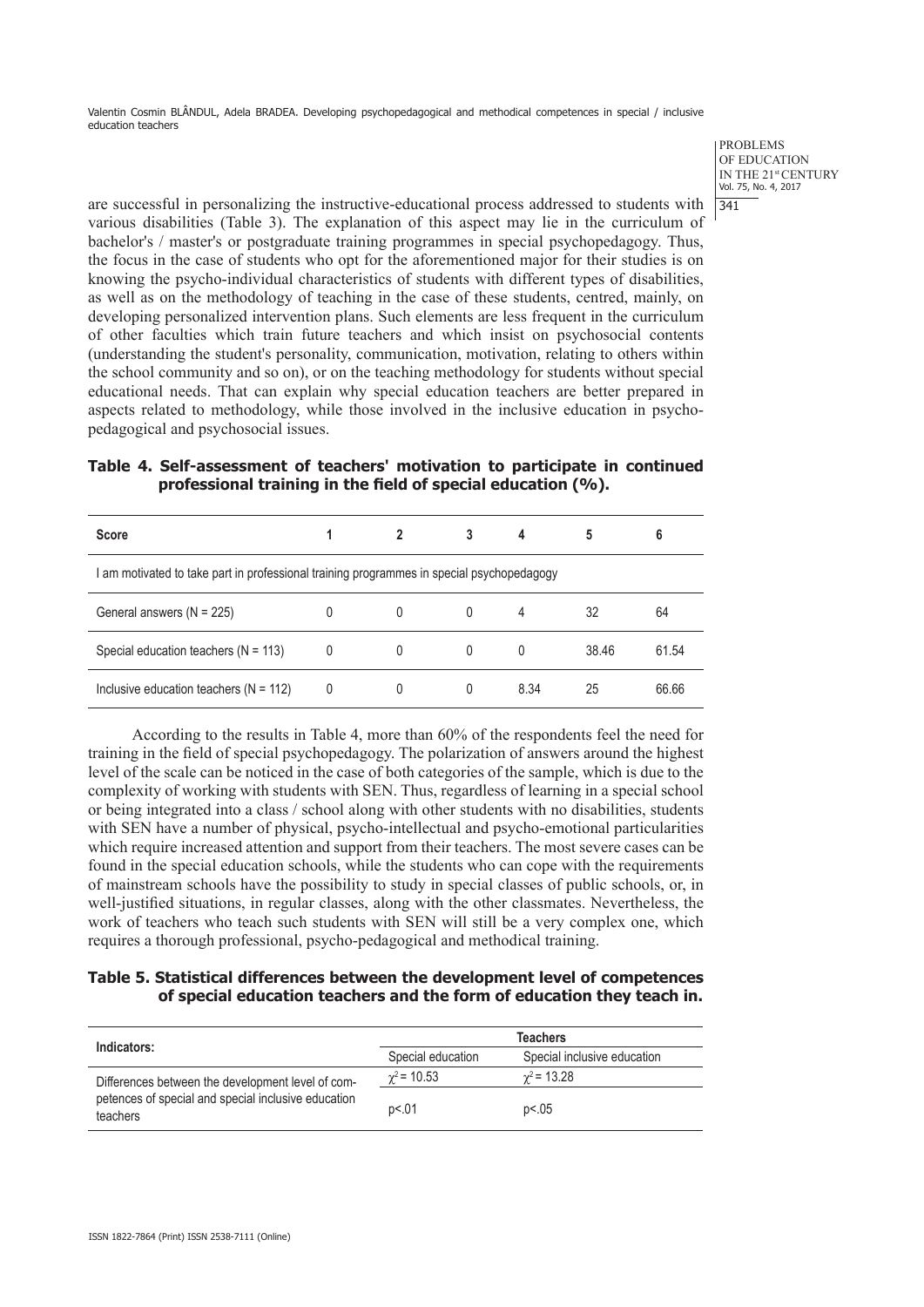PROBLEMS OF EDUCATION IN THE 21st CENTURY Vol. 75, No. 4, 2017 342

The specific hypothesis of this research was that there are no statistically significant differences between the development level of competences needed to teach students with SEN in the case of special education teachers and in that of the special inclusive ones. The results presented in Table 5 show that the specific hypothesis was validated, as the statistical differences are significant at  $p<01$  in the case of special education teachers and at  $p<0.05$  for the special inclusive ones. These results demonstrate a higher development level of competences in the case of teachers belonging to the first category, which can be explained by a more thorough and longer time in professional training. The need for a comprehensive professional training in the case of teachers who teach students integrated into mainstream education is apparent again, as in this way they will be able to successfully cope with the challenges of an educational activity of this type.

#### **Discussion**

The interpretation of the quantitative and qualitative results of the research makes it possible to build the socio-professional profile of the special and special inclusive education teachers. Thus, the former ones are people with bachelor's or master's degrees in the area of special psychopedagogy, have competences in the evaluation, diagnosis, therapy, rehabilitation, education, professionalization and monitoring the evolution of students with various disabilities. Therefore, the socio-professional profile of these teachers includes elements such as: the capacity to teach students with SEN in a personalized pace, adjusted to their needs, a good capacity for empathy, knowledge and attention given to age specific requirements, support given to students so that they can cope with school tasks and so on. On the other hand, the special inclusive education teachers can have bachelor's or master's degrees in specializations connected to special education or in any other field of study, provided that they have completed a postgraduate course in the field of special school psychopedagogy. As a result, their training in the area of special education might be without depth, their area of competences being limited to recognizing the problems faced by students with SEN, to using didactic strategies which can be applied to this category of students too, and to empathic communication within the school community. It is necessary, therefore, to develop these psycho-pedagogical and methodical competences of special education teachers, which can be achieved by involving them in projects developed in this field of specialization, or by completing continued professional training courses (Fernández, 2013, Wahlgren, 2016, Mrnjaus, 2012).

The second important aspect worth discussing is the need for continued professional training of teachers who work in the field of special education. Romanian researchers (Gherguţ, Frumos, Raus, 2016), argue that in order to successfully integrate students with SEN, teachers should form and develop professional, psycho-pedagogical and methodical competences by covering several distinct stages in time: (1) Raising awareness: in the first stage the school environment should be prepared, starting from the school leadership, and the teachers in particular, by information actions. (2) Training: teachers should be included in a training program so that they can learn about the students' specific problems and understand their behaviour and learn principles, methods and techniques which are appropriate for the instructive-educational activities carried out for children with deficiencies. (3) Decision making: involves reorganising the functional structures of the school and reviewing the attitude of all staff members towards the new form of school organisation. (4) Transition: it is the most difficult stage, as it assumes the implementation of the new working methods. Teachers should take into account that any learning process (especially in the case of students with SEN) is more effective and easier to understand if the information presented is demonstrated and applied in real life situations, with a continuous feedback being provided. It is recommended that those who work in the field of special education should apply learning strategies which focus on cooperation, collaboration and communication between students during didactic activities, as well as on interaction between teachers and students. Therefore, many authors (Avramidis & Norwich, 2002, Newton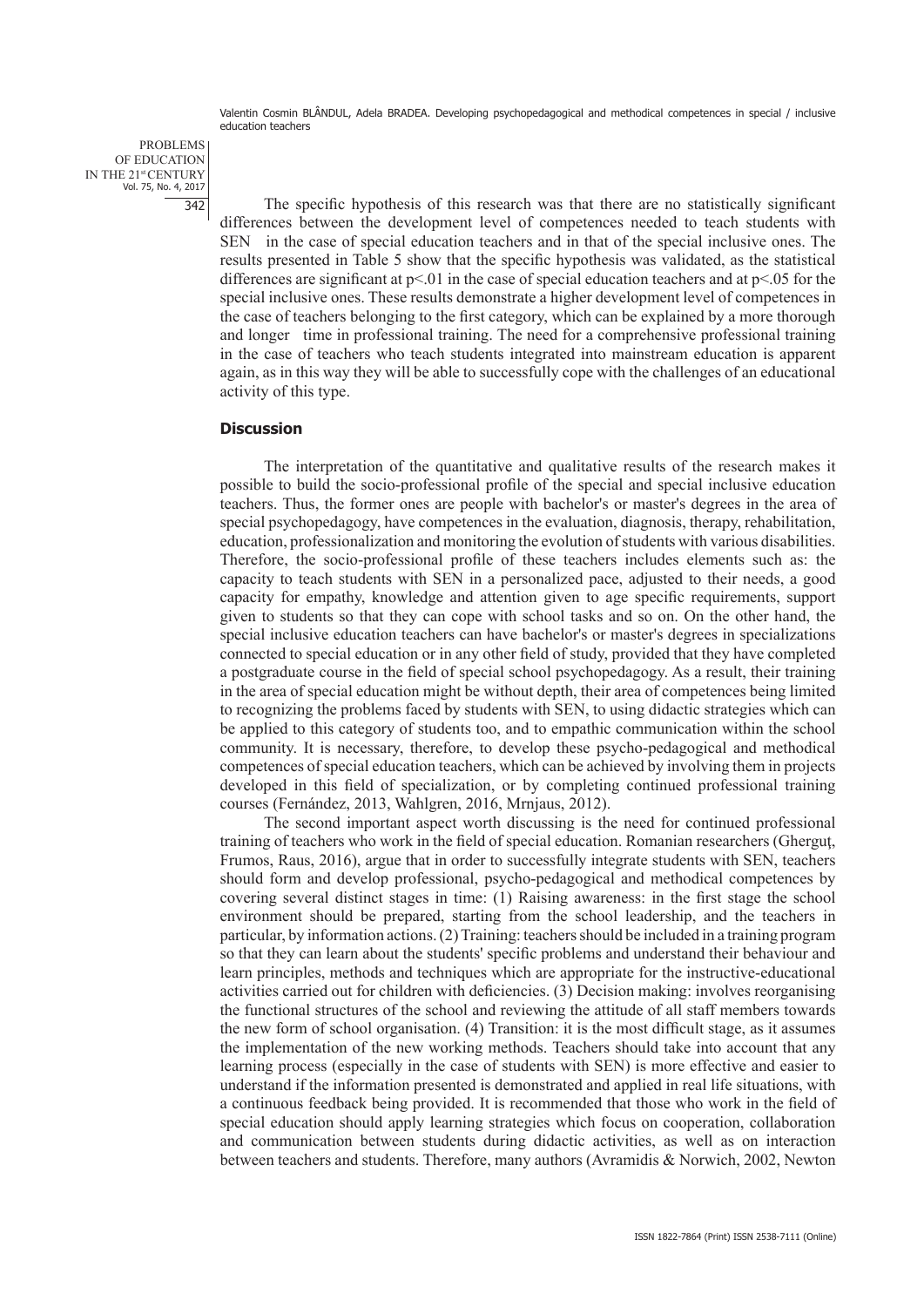> PROBLEMS OF EDUCATION IN THE 21st CENTURY Vol. 75, No. 4, 2017  $|343$

et al., 2014) recommend that special education teachers attend a number of professional training programmes in order to develop these very types of competences. Unfortunately, there are many schools where the teachers have not attended any training courses in this field. As a result, they are not prepared to face the problems which arise in their work with special education students, they feel uncertain, ill-prepared, which leads to an ineffective didactic activity with these children.

### **Conclusions**

Integration of students with SEN into mainstream schools is a challenge for any country of the world, regardless how much is invested in this process. This fact gives the school institution the role of fundamental component of the social system, capable to give concrete answers to the current imperatives set by the evolution of the contemporary society and to resolve a series of problems related to the need for social acceptance / valorisation of each individual and to their capacity to integrate into a continuously changing society. In order to fulfil these expectations, the effective teacher should also be concerned with the progress of their students, maximising the time when students are engaged in their tasks and the school learning time. Several of the teacher's personality traits leave their marks on the school achievement, therefore they should be constantly concerned with their own professional training. A constant development of the professional, psycho-pedagogical and methodical competences, coupled with a continuous reflection process, will improve the quality of their own didactic performance, as well as the quality of training the young generation.

#### **References**

- Aubret, J., & Gilbert, P. (2003). *L'évaluation des competences* [Assessment of Competences]. Sprimont: Pierre Mardaga.
- Avramidis, E., & Norwich, B. (2002), Teachers' attitudes towards integration / inclusion: A review of the literature. *European Journal of Special Needs Education*, *17* (2), 129–147.
- Boutin, G. (2004). L'approche par compétences en éducation: un amalgame paradigmatique [Competencebased approach in education: A paradigmatic amalgam]. *Connexions*, *81* (1), 25-41.
- Chiş, V. (2006). The new curriculum the curriculum for competences. *Didactica universitară. Discipline socio-umane* [Academic didactics. Socio-human disciplines]. Cluj-Napoca: Argonaut, 17-41.
- Fernández, J. T. (2013). Professionalisation of teaching in universities: Implications from a training perspective. *International Journal of Educational Technology in Higher Education, 10* (1), 345- 358. DOI: 10.7238/rusc.v10i1.1471.
- Gherguţ, A., Frumos, L., Raus, G. (2016). *Special education. Methodical guide.* Iaşi: Polirom Press.
- Mrnjaus, K. (2012). Teacher competences for education for democratic citizenship. Training and classification challenges. *Schools. Curriculum and Civic Education for Buildings Democratic Citizen*, *2*, 81-97. DOI: 10.1007/978-94-6209-167-2\_7.
- Newton, N., Hunter-Johnson, Y., Gardiner-Farquharson, B. L., Cambridge, J. (2014). Bahamian teachers` perceptions of inclusion as a foundational platform for adult education programs. *International Journal of Special Education, 29* (3), 26-37.

Pânișoară, I. O. (2009). *The successful teacher. 59 principles of practical pedagogy.* Iași: Polirom Press.

- Potolea, D., & Toma, S. (2010). *Competence: The concept and implications for the training programmes of adults*. The Third National Conference on Adult Education, 19-21 March 2010, Timişoara. Retrieved 2/05/2017, from https://pt.scribd.com/document/336545347/volum-3-Educatiaadultilor-Sava-pdf.
- Potolea, D., & Toma, S. (2013). *Standards for the teaching profession.* Education Congress, 14-15 June 2013, Bucureşti. Retrieved 2/05/2017, from http://www.congresuleducatiei.ro/ckfinder/userfiles/ files/SToma\_%20DPotolea.pdf.
- Tardif, J. (2003). Développer un programme par compétences: de l'intention a la mise en æeuvre [Developing a competence-based programme: From intention to implementation]. *Pédagogie Collégiale*, *16* (3), 36-44.